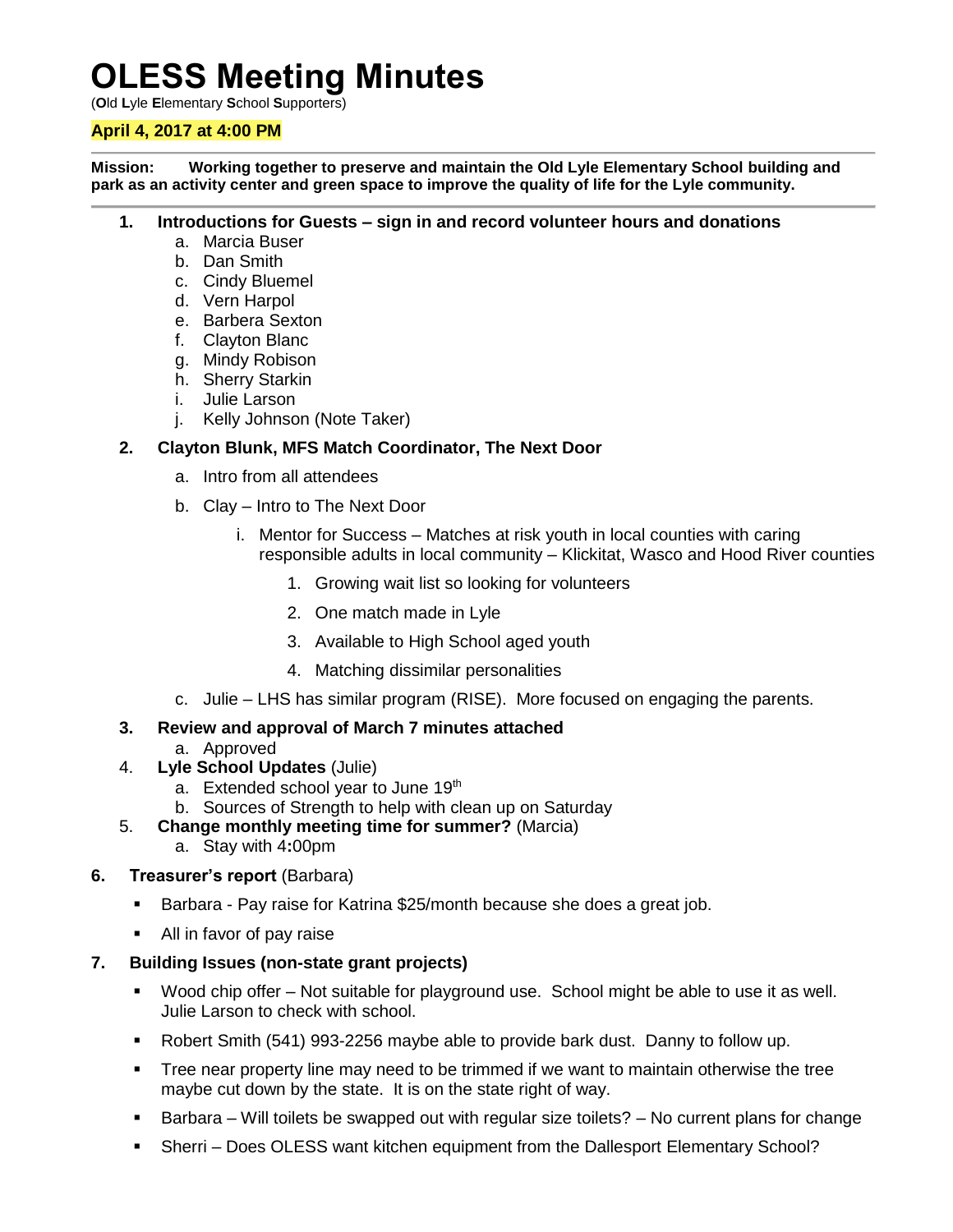- $\circ$  Vern OLESS is not licensed to have commercial kitchen equipment.
- **8. State Grant Status -** 25.2% grant money has been spent, 50.6% total spent, encumbered or awaiting invoice/reimbursement - \$129,500 remaining to allocate
	- **Status of approved work** 
		- $\circ$  Window replacement In process
		- $\circ$  qutter over entry In contact with Barry, he's running behind schedule due to winter weather.
	- Review quote status for next work to be done
		- $\circ$  east roof (see request for bid at lyleactivitycenter.com) Danny update:
			- **Two contractors have received request for bids**
			- Asbestos in roof
			- **Contractors have been OK with bid requirements**
		- $\circ$  bathroom refurb (see request for bid at lyleactivitycenter.com) Danny Update
			- One contractor has received request for bid

## **9. Events & Rentals – anything coming up?**

- Jakes bike ride Sunday 7/9 at 6:00am open by Cindy 7:00pm close by Kelly
- **Barbara receiving regular calls for interest in building during summer months.**
- Top Gear to teach drivers Ed in June
- **Barbara Port a Potty Rental begins in mid-April**
- Easter egg hunt in green space on April  $15<sup>th</sup>$
- **-** Lyle Pioneer Days May 27 (Mindy)
	- o Distributed first draft of agenda
	- $\circ$  May 27<sup>th</sup> 10am-9pm
	- o No insurance if horses in the parade
	- o Band at Corner Pocket
	- $\circ$  Would like OLESS to donate room for Bingo and use of restrooms (8:30am-9:00pm)
	- o Event to be held in green space of OLESS
	- o 2 Bands
	- o Looking for donations
	- $\circ$  Usual Parade Route 8<sup>th</sup> to Hwy 14 to 3<sup>rd</sup>, Maybe down Washington Street
	- $\circ$  Lyle Pioneer Days Committee Next meeting April 10<sup>th</sup> at 6:00pm, Will meet every Monday in May. Members include but are not limited to:
		- **Diane Howard**
		- **Randal Robison**
		- **Mindy Robison**
		- **Monique Meyers**
		- **Frank & Don King**
		- **Katrina Fitzsimmons**
- Wineries / music in the park (Vern)